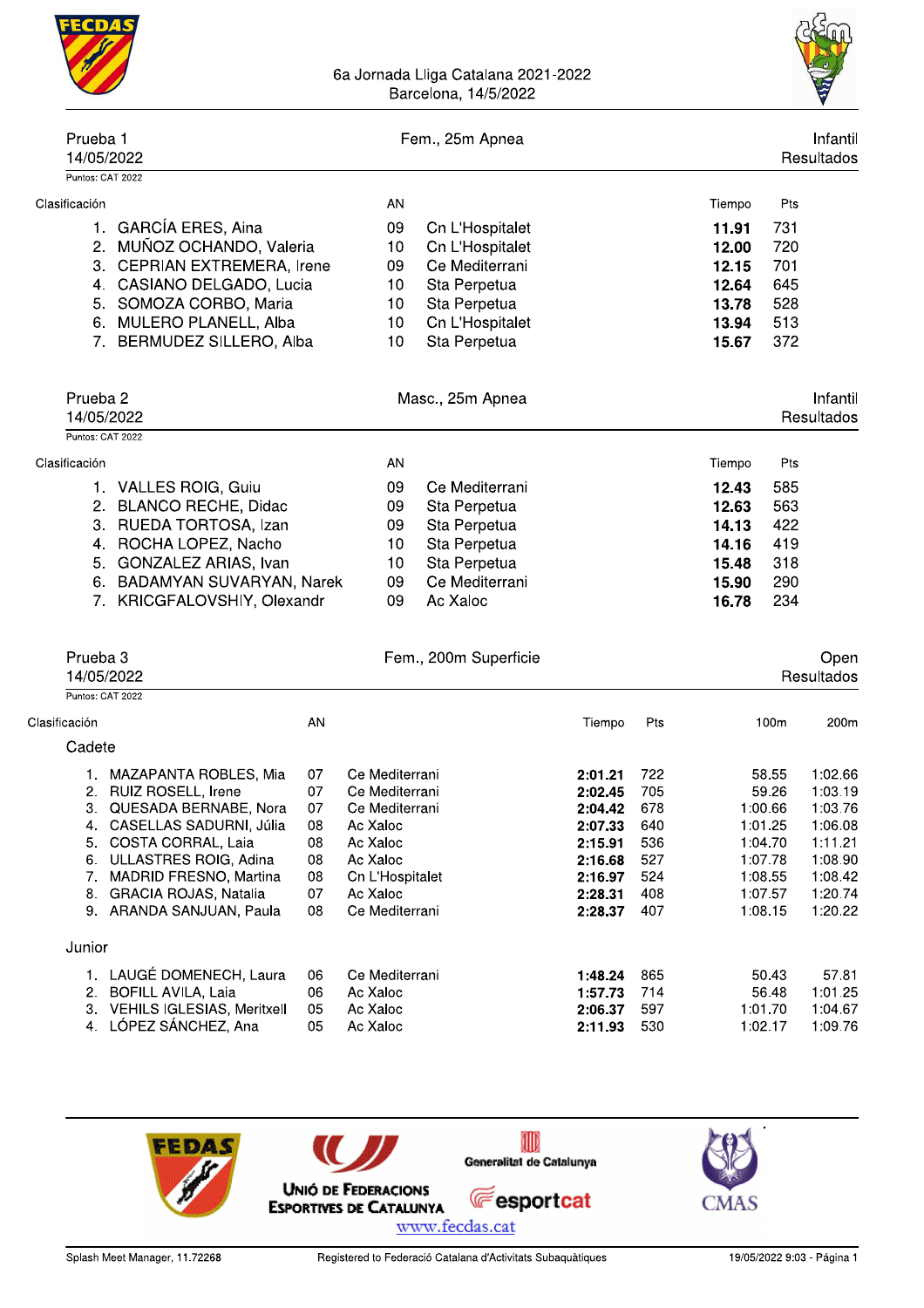



#### Prueba 3, Fem., 200m Superficie

#### Senior

|                                       |                         |    | 6a Jornada Liiga Catalana 2021-2022<br>Barcelona, 14/5/2022 |         |     |       |            |  |
|---------------------------------------|-------------------------|----|-------------------------------------------------------------|---------|-----|-------|------------|--|
| Prueba 3, Fem., 200m Superficie       |                         |    |                                                             |         |     |       |            |  |
| Senior                                |                         |    |                                                             |         |     |       |            |  |
| 1. BAYÉS EZQUERRO, Mireia             |                         | 04 | Ce Mediterrani                                              | 1:43.99 | 834 | 50.85 | 53.14      |  |
| VALLE VALLÉS, Nerea<br>2 <sub>1</sub> |                         | 03 | Ce Mediterrani                                              | 1:54.57 | 665 | 53.10 | 1:01.47    |  |
| BAÑÓN FERREIRO, Júlia<br>3.           |                         | 04 | Ce Mediterrani                                              | 1:57.03 | 630 | 56.31 | 1:00.72    |  |
| 4.                                    | ALSINA CARMONA, Laura   | 02 | Ac Xaloc                                                    | 1:58.41 | 611 | 56.66 | 1:01.75    |  |
| ROSA CANO, Marta<br>5.                |                         | 00 | Cn L'Hospitalet                                             | 1:59.18 | 600 | 57.53 | 1:01.65    |  |
| 6.                                    | GARCÍA FERNANDEZ, Marta | 79 | Cn L'Hospitalet                                             | 2:01.44 | 571 | 56.64 | 1:04.80    |  |
| RIO POSAS, Mireia<br>7.               |                         | 03 | Ac Xaloc                                                    | 2:03.01 | 551 | 58.98 | 1:04.03    |  |
| Prueba 4                              |                         |    | Masc., 200m Superficie                                      |         |     |       | Open       |  |
| 14/05/2022                            |                         |    |                                                             |         |     |       | Resultados |  |
| Puntos: CAT 2022                      |                         |    |                                                             |         |     |       |            |  |
| ación                                 |                         | AN |                                                             | Tiempo  | Pts | 100m  | 200m       |  |
| $C$ odoto                             |                         |    |                                                             |         |     |       |            |  |

|                     | Prueba 4<br>14/05/2022                                     |          | Masc., 200m Superficie            |                        |            |                             | Open<br>Resultados                                           |
|---------------------|------------------------------------------------------------|----------|-----------------------------------|------------------------|------------|-----------------------------|--------------------------------------------------------------|
|                     | Puntos: CAT 2022                                           |          |                                   |                        |            |                             |                                                              |
| Clasificación       |                                                            | AN       |                                   | Tiempo                 | Pts        | 100m                        | 200m                                                         |
| Cadete              |                                                            |          |                                   |                        |            |                             |                                                              |
|                     |                                                            |          |                                   |                        |            |                             |                                                              |
|                     | 1. PONCE MOTAS, Blai                                       | 07       | Ac Xaloc                          | 1:45.92                | 759        | 52.40                       | 53.52                                                        |
|                     | 2. DÍAZ GARCÍA, Eric                                       | 07       | Ce Mediterrani                    | 1:49.15                | 707        | 54.37                       | 54.78                                                        |
|                     | 3. CASAS FALSETO, Alex                                     | 07       | Ce Mediterrani                    | 1:55.16                | 618        | 56.00                       | 59.16                                                        |
|                     | 4. LÓPEZ SÁNCHEZ, Alex                                     | 08       | Ac Xaloc                          | 2:05.83                | 480        | 1:03.78                     | 1:02.05                                                      |
| 5.                  | ROMERO COLLS, Ezekiel                                      | 07       | Ac Xaloc                          | 2:14.65                | 383        | 1:06.00                     | 1:08.65                                                      |
|                     | 6. ZARCOS LOBATO, Pol                                      | 08       | Ac Xaloc                          | 2:18.56                | 344        | 1:03.73                     | 1:14.83                                                      |
|                     | 7. PERELLO ARMENTANO, B.                                   | 08       | Ce Mediterrani                    | 2:26.75                | 269        | 1:08.41                     | 1:18.34                                                      |
|                     | 8. BENGOCHEA AGUSTÍ, Antoni 07                             |          | Ac Xaloc                          | 2:30.05                | 241        | 1:14.13                     | 1:15.92                                                      |
|                     |                                                            |          |                                   |                        |            |                             |                                                              |
| Junior              |                                                            |          |                                   |                        |            |                             |                                                              |
|                     |                                                            |          |                                   |                        |            |                             |                                                              |
|                     | 1. MADRID FRESNO, M.                                       | 06       | Cn L'Hospitalet                   | 1:41.43                | 723        | 48.51                       |                                                              |
|                     | 2. PEDRERO ROSÓN, Erik                                     | 05       | Ac Xaloc                          | 1:42.75                | 701        | 48.76                       |                                                              |
|                     | 3. CID SÁNCHEZ, Pau<br>4. RUIZ COSTA, Eugeni               | 06<br>05 | Cn L'Hospitalet<br>Ce Mediterrani | 1:44.34<br>2:16.25     | 675<br>282 | 49.46<br>1:04.12            |                                                              |
| Prueba <sub>5</sub> |                                                            |          | Fem., 200m Superficie             |                        |            |                             |                                                              |
| Puntos: CAT 2022    | 14/05/2022                                                 |          |                                   |                        |            |                             | 52.92<br>53.99<br>54.88<br>1:12.13<br>Infantil<br>Resultados |
|                     |                                                            | AN       |                                   | Tiempo                 | Pts        | 100m                        | 200m                                                         |
|                     |                                                            |          |                                   |                        |            |                             |                                                              |
| Clasificación       | 1. ESPINOZA TRUJILLO, A.                                   | 09       | Ce Mediterrani                    | 2:04.93                | 856        | 59.98                       | 1:04.95                                                      |
|                     | 2. CID SANCHEZ, Claudia                                    | 11       | Cn L'Hospitalet                   | 2:09.71                | 787        | 1:02.98                     | 1:06.73                                                      |
|                     | 3. PALÀ PONS, Aina                                         | 09       | Ac Xaloc                          | 2:17.14                | 690        | 1:07.31                     |                                                              |
|                     | 4. GARCÍA ERES, Aina                                       | 09       | Cn L'Hospitalet                   | 2:20.40                | 651        | 1:08.76                     | 1:09.83<br>1:11.64                                           |
|                     | 5. VEHILS IGLESIAS, Núria                                  | 09       | Ac Xaloc                          | 2:25.43                | 594        | 1:10.01                     | 1:15.42                                                      |
|                     | 6. HERRERA AGÜERA, Ona                                     | 11       | Ac Xaloc                          | 2:35.51                | 491        | 1:16.08                     | 1:19.43                                                      |
|                     | 7. VERGELI CASELLAS, Martina 11                            |          | Ac Xaloc                          | 2:36.19                | 484        | 1:15.12                     | 1:21.07                                                      |
|                     | 8. TARDIO RUIZ, Edurne                                     | 10       | Ac Xaloc                          | 2:38.87                | 459        | 1:16.46                     | 1:22.41                                                      |
|                     | 9. ABOUYALAA, Dalia<br>10. LOPEZ BASART, Núria 11 Ac Xaloc | 10       | Ac Xaloc                          | 2:47.24<br>3:00.74 283 | 386        | 1:23.24<br>1:22.75  1:37.99 | 1:24.00                                                      |

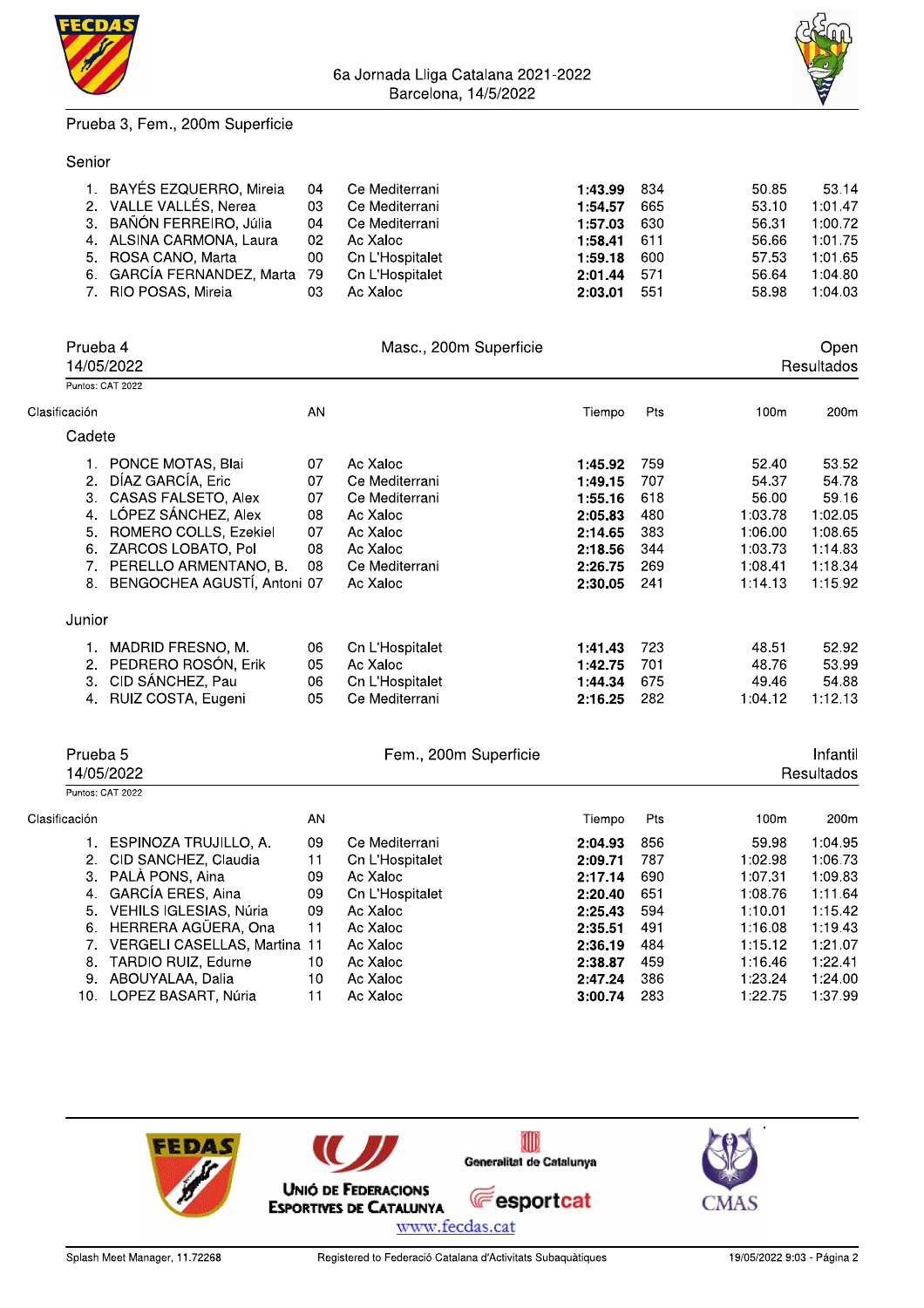

|                                   |                                                                                                                                                                        |                                                    | Barcelona, 14/5/2022 |                               |                        |         |                               | A                             |
|-----------------------------------|------------------------------------------------------------------------------------------------------------------------------------------------------------------------|----------------------------------------------------|----------------------|-------------------------------|------------------------|---------|-------------------------------|-------------------------------|
| Prueba <sub>6</sub><br>14/05/2022 | Masc., 200m Superficie                                                                                                                                                 |                                                    |                      |                               | Infantil<br>Resultados |         |                               |                               |
| Puntos: CAT 2022                  |                                                                                                                                                                        |                                                    |                      |                               |                        |         |                               |                               |
| Clasificación                     | AN                                                                                                                                                                     |                                                    |                      | Tiempo                        | Pts                    |         | 100m                          | 200m                          |
|                                   | 1. VALLES ROIG, Guiu<br>09<br>2. VERGELI CASELLAS, Joel<br>09<br>3. SEVILLANO MONTALBAN, A. 11<br>DSQ COROMINAS RUIZ, Pol<br>09<br>8.1.3.4 - No tocar pared en el giro | Ce Mediterrani<br>Ac Xaloc<br>Ac Xaloc<br>Ac Xaloc |                      | 2:30.79<br>2:39.36<br>2:52.24 | 508<br>427<br>320      |         | 1:13.59<br>1:16.80<br>1:22.63 | 1:17.20<br>1:22.56<br>1:29.61 |
| Prueba 7<br>14/05/2022            |                                                                                                                                                                        |                                                    | Fem., 100m Bi-Aletas |                               |                        |         |                               | Open<br>Resultados            |
| Puntos: CAT 2022                  |                                                                                                                                                                        |                                                    |                      |                               |                        |         |                               |                               |
| Clasificación                     |                                                                                                                                                                        | AN                                                 |                      |                               |                        | Tiempo  | Pts                           |                               |
| Cadete                            |                                                                                                                                                                        |                                                    |                      |                               |                        |         |                               |                               |
|                                   | 1. RUIZ ROSELL, Irene                                                                                                                                                  | 07                                                 | Ce Mediterrani       |                               |                        | 1:01.87 | 649                           |                               |
|                                   | 2. MAZAPANTA ROBLES, Mia                                                                                                                                               | 07                                                 | Ce Mediterrani       |                               |                        | 1:02.38 | 636                           |                               |
|                                   | 3. QUESADA BERNABE, Nora                                                                                                                                               | 07                                                 | Ce Mediterrani       |                               |                        | 1:04.33 | 586                           |                               |
|                                   | 4. COSTA CORRAL, Laia                                                                                                                                                  | 08                                                 | Ac Xaloc             |                               |                        | 1:06.13 | 543                           |                               |
|                                   | 5. ULLASTRES ROIG, Adina                                                                                                                                               | 08                                                 | Ac Xaloc             |                               |                        | 1:07.04 | 522                           |                               |
|                                   | 6. GRACIA ROJAS, Natalia                                                                                                                                               | 07                                                 | Ac Xaloc             |                               |                        | 1:08.51 | 490                           |                               |
|                                   | 7. ARANDA SANJUAN, Paula                                                                                                                                               | 08                                                 | Ce Mediterrani       |                               |                        | 1:09.81 | 462                           |                               |
|                                   | 8. MADRID FRESNO, Martina                                                                                                                                              | 08                                                 | Cn L'Hospitalet      |                               |                        | 1:13.42 | 390                           |                               |
|                                   | 9. ZAPATA ACEVEDO, Manuela                                                                                                                                             | 08                                                 | Cn L'Hospitalet      |                               |                        | 1:20.74 | 264                           |                               |
| Junior                            |                                                                                                                                                                        |                                                    |                      |                               |                        |         |                               |                               |
|                                   | 1. VEHILS IGLESIAS, Meritxell                                                                                                                                          | 05                                                 | Ac Xaloc             |                               |                        | 58.20   | 736                           |                               |
|                                   | 2. LÓPEZ SÁNCHEZ, Ana                                                                                                                                                  | 05                                                 | Ac Xaloc             |                               |                        | 58.32   | 733                           |                               |
|                                   | 3. REYES ALARCÓN, Nora                                                                                                                                                 | 06                                                 | Ce Mediterrani       |                               |                        | 59.75   | 691                           |                               |
| Senior                            |                                                                                                                                                                        |                                                    |                      |                               |                        |         |                               |                               |
| 1.                                | CASAMITJANA FORMIGA, Silvia                                                                                                                                            | 01                                                 | Ac Xaloc             |                               |                        | 56.60   | 728                           |                               |
|                                   | 2. CURTY MORENO, Luna                                                                                                                                                  | 02                                                 | Ce Mediterrani       |                               |                        | 1:00.25 | 623                           |                               |
|                                   | 3. ROCHER CUJO, Marta                                                                                                                                                  | 03                                                 | Cn L'Hospitalet      |                               |                        | 1:01.27 | 596                           |                               |
|                                   | 4. SORRIBAS CAMATS, Carla                                                                                                                                              | 94                                                 | Ce Mediterrani       |                               |                        | 1:02.13 | 574                           |                               |
|                                   | 5. ALSINA CARMONA, Laura                                                                                                                                               | 02                                                 | Ac Xaloc             |                               |                        | 1:02.26 | 571                           |                               |
|                                   | 6. RIVERA CASALINS, Malena                                                                                                                                             | $00\,$                                             | Ce Mediterrani       |                               |                        | 1:04.06 | 527                           |                               |
|                                   | 7. TRENADO JIMENEZ, Judith                                                                                                                                             | 03                                                 | Cn L'Hospitalet      |                               |                        | 1:06.15 | 478                           |                               |

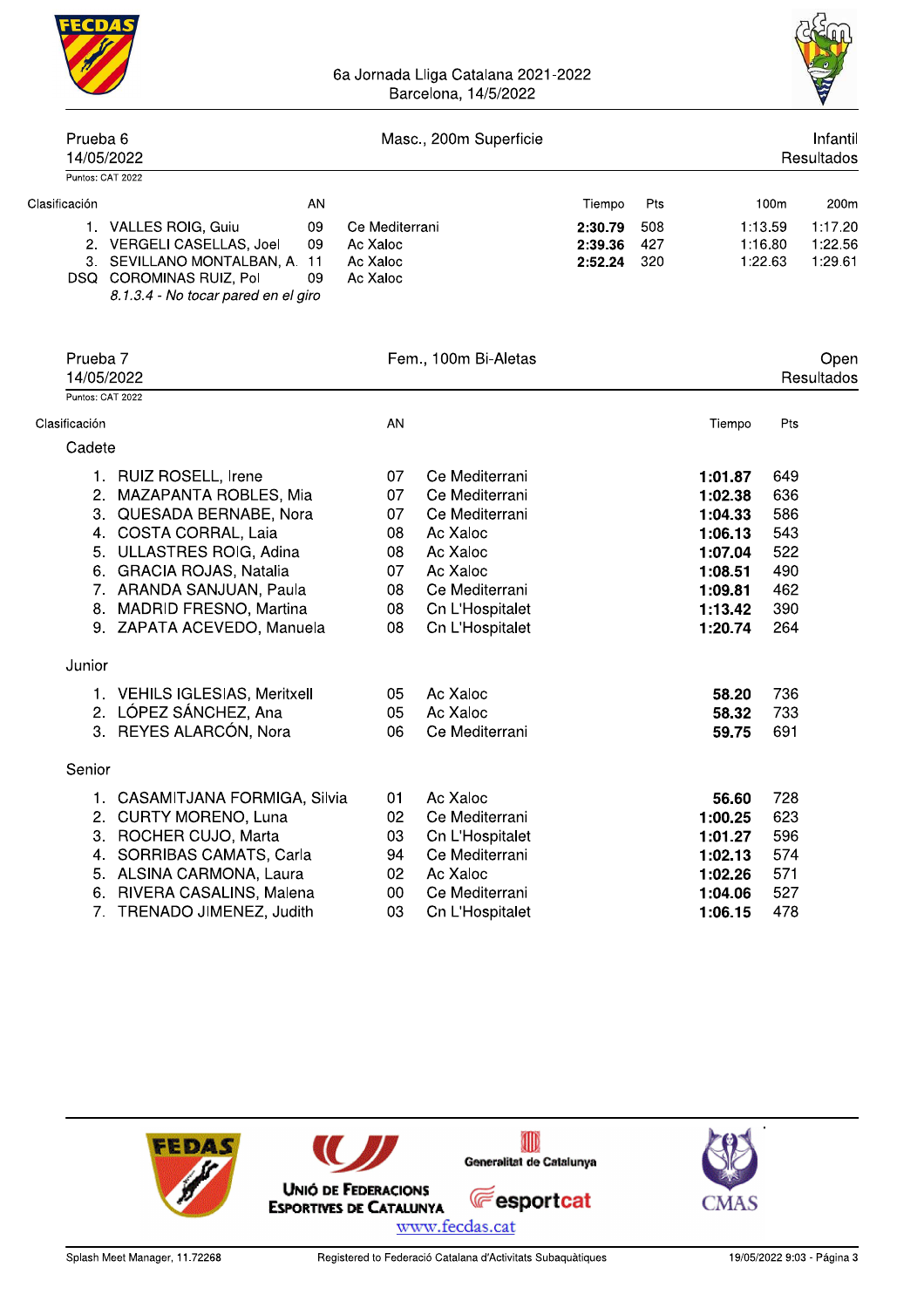



| Prueba <sub>8</sub><br>14/05/2022 |                                                                                                                                                                                                                                                                                         |                                                                | Masc., 100m Bi-Aletas                                                                                                                                 |                                                                                                                    |                                                                            |  |  |  |
|-----------------------------------|-----------------------------------------------------------------------------------------------------------------------------------------------------------------------------------------------------------------------------------------------------------------------------------------|----------------------------------------------------------------|-------------------------------------------------------------------------------------------------------------------------------------------------------|--------------------------------------------------------------------------------------------------------------------|----------------------------------------------------------------------------|--|--|--|
| Puntos: CAT 2022                  |                                                                                                                                                                                                                                                                                         |                                                                |                                                                                                                                                       |                                                                                                                    |                                                                            |  |  |  |
| Clasificación                     |                                                                                                                                                                                                                                                                                         | AN                                                             |                                                                                                                                                       | Tiempo                                                                                                             | Pts                                                                        |  |  |  |
| Cadete                            |                                                                                                                                                                                                                                                                                         |                                                                |                                                                                                                                                       |                                                                                                                    |                                                                            |  |  |  |
|                                   | 1. DÍAZ GARCÍA, Eric<br>2. MUNIESA ROMERO, Manel                                                                                                                                                                                                                                        | 07<br>08                                                       | Ce Mediterrani<br>Ce Mediterrani                                                                                                                      | 52.07<br>57.45                                                                                                     | 845<br>672                                                                 |  |  |  |
|                                   | 3. LÓPEZ SÁNCHEZ, Alex<br>4. CASAS FALSETO, Alex<br>5. ROMERO COLLS, Ezekiel<br>6. BENGOCHEA AGUSTÍ, Antoni<br>DSQ PERELLO ARMENTANO, Bernat<br>8.1.2.3.e - Salida avanzada                                                                                                             | 08<br>07<br>07<br>07<br>08                                     | Ac Xaloc<br>Ce Mediterrani<br>Ac Xaloc<br>Ac Xaloc<br>Ce Mediterrani                                                                                  | 57.61<br>57.92<br>59.23<br>1:06.43                                                                                 | 667<br>658<br>622<br>446                                                   |  |  |  |
| Junior                            |                                                                                                                                                                                                                                                                                         |                                                                |                                                                                                                                                       |                                                                                                                    |                                                                            |  |  |  |
|                                   | 1. MARTÍ LOBERA, Marc<br>2. PEDRERO ROSÓN, Erik<br>3. RODRIGO MORATÓ, Pau<br>4. ESPINOZA TRUJILLO, R.<br>5. PUJOLRÀS BASTIAANSSEN, Jordi<br>6. XIFRA GUINÖ, Pau<br>7. RUIZ COSTA, Eugeni                                                                                                | 05<br>05<br>06<br>06<br>05<br>06<br>05                         | Ac Xaloc<br>Ac Xaloc<br>Ac Xaloc<br>Ce Mediterrani<br>Ac Xaloc<br>Ac Xaloc<br>Ce Mediterrani                                                          | 49.22<br>51.08<br>52.39<br>52.78<br>53.81<br>58.05<br>59.16                                                        | 861<br>793<br>748<br>735<br>702<br>578<br>548                              |  |  |  |
| Senior                            |                                                                                                                                                                                                                                                                                         |                                                                |                                                                                                                                                       |                                                                                                                    |                                                                            |  |  |  |
| 4.<br>6.<br>7.                    | 1. PARDINA BRAVO, Gerard<br>2. CEA CAÑADAS, Marc<br>3. ALVAREZ ANTÚNEZ, Jordà<br>MOLINA GALIANO, Adrian<br>5. POLO LOPEZ, Xavier<br>MARCOS TILLO, Ramon<br>RIOJA REINA, Raúl                                                                                                            | 04<br>04<br>04<br>$00\,$<br>95<br>74<br>97                     | Ce Mediterrani<br>Cn L'Hospitalet<br>Ce Mediterrani<br>Ce Mediterrani<br>Sta Perpetua<br>Ce Mediterrani<br>Ce Mediterrani                             | 50.38<br>54.90<br>55.65<br>55.81<br>56.44<br>58.84<br>1:06.15                                                      | 818<br>668<br>646<br>641<br>623<br>557<br>385                              |  |  |  |
| Prueba <sub>9</sub><br>14/05/2022 |                                                                                                                                                                                                                                                                                         |                                                                | Fem., 100m Bi-Aletas                                                                                                                                  |                                                                                                                    | Infanti<br>Resultados                                                      |  |  |  |
| Puntos: CAT 2022                  |                                                                                                                                                                                                                                                                                         |                                                                |                                                                                                                                                       |                                                                                                                    |                                                                            |  |  |  |
| Clasificación                     | 1. ESPINOZA TRUJILLO, Alessandra<br>2. CEPRIAN EXTREMERA, Irene<br>3. MUÑOZ OCHANDO, Valeria<br>4. PALÀ PONS, Aina<br>5. CID SANCHEZ, Claudia<br>6. VEHILS IGLESIAS, Núria<br>7. VERGELI CASELLAS, Martina<br>8. MULERO PLANELL, Alba<br>9. HERRERA AGÜERA, Ona<br>10. ABOUYALAA, Dalia | AN<br>09<br>09<br>10<br>09<br>11<br>09<br>11<br>10<br>11<br>10 | Ce Mediterrani<br>Ce Mediterrani<br>Cn L'Hospitalet<br>Ac Xaloc<br>Cn L'Hospitalet<br>Ac Xaloc<br>Ac Xaloc<br>Cn L'Hospitalet<br>Ac Xaloc<br>Ac Xaloc | Tiempo<br>56.82<br>1:03.06<br>1:04.45<br>1:05.52<br>1:06.32<br>1:07.72<br>1:07.90<br>1:08.28<br>1:08.34<br>1:11.84 | Pts<br>1065<br>860<br>820<br>790<br>769<br>732<br>728<br>718<br>717<br>633 |  |  |  |

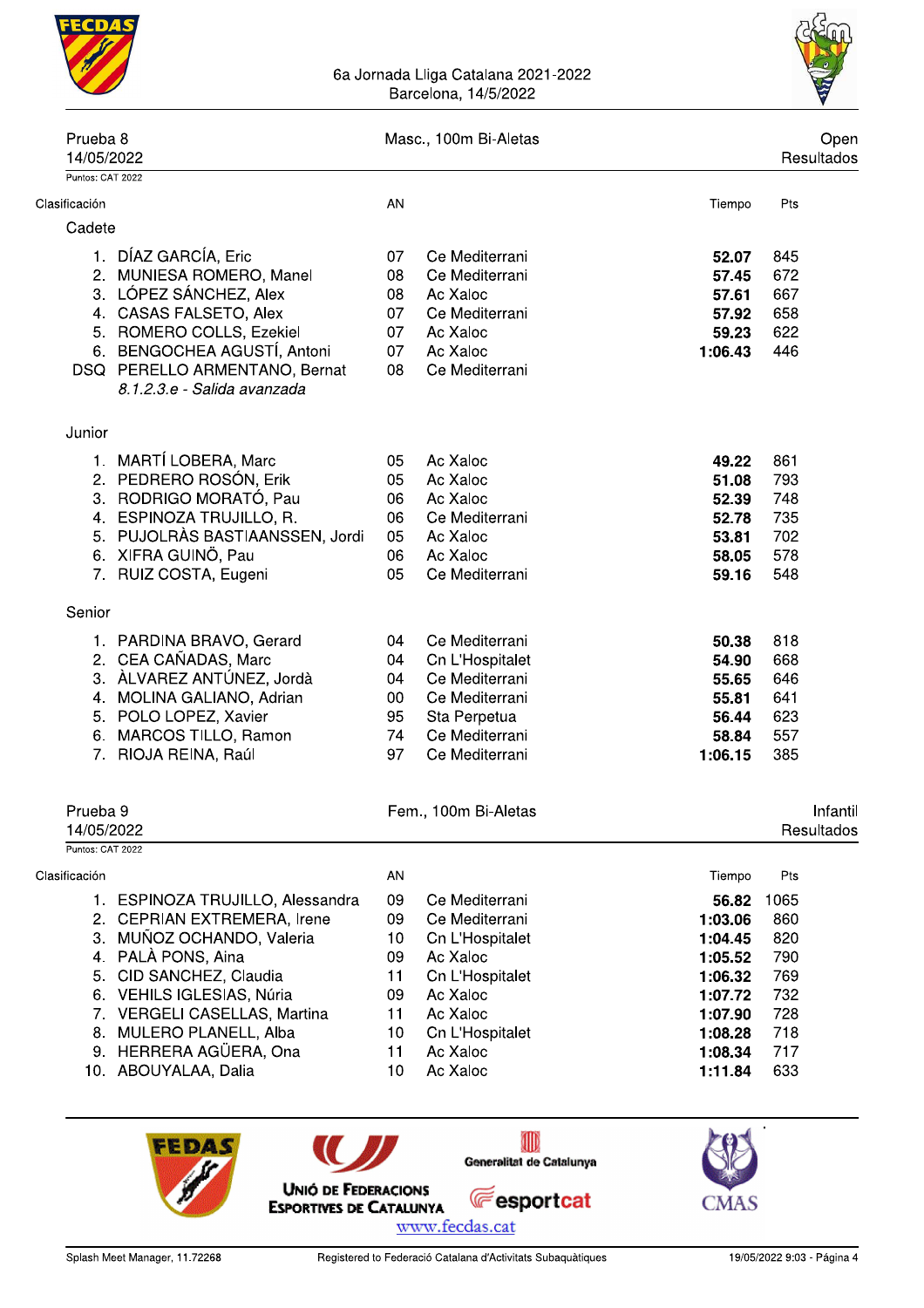



#### Prueba 9. Fem., 100m Bi-Aletas, Infantil

|                                        | Tiempo  | Pts |
|----------------------------------------|---------|-----|
| Ac Xaloc                               | 1:13.75 | 591 |
| Ce Mediterrani                         | 1:18.30 | 498 |
| Ac Xaloc                               | 1:21.71 | 436 |
| Ac Xaloc                               | 1:23.76 | 400 |
| Cn L'Hospitalet                        | 1:25.61 | 370 |
| Cn L'Hospitalet                        | 1:32.21 | 272 |
| AN<br>10<br>09<br>11<br>11<br>09<br>11 |         |     |

|                  | Prueba 10<br>14/05/2022      |    |                |         |     |  |  |  |  |  |  |  | Masc., 100m Bi-Aletas |  | Infantil<br>Resultados |
|------------------|------------------------------|----|----------------|---------|-----|--|--|--|--|--|--|--|-----------------------|--|------------------------|
| Puntos: CAT 2022 |                              |    |                |         |     |  |  |  |  |  |  |  |                       |  |                        |
| Clasificación    |                              | AN |                | Tiempo  | Pts |  |  |  |  |  |  |  |                       |  |                        |
|                  | VERGELI CASELLAS, Joel       | 09 | Ac Xaloc       | 1:01.81 | 768 |  |  |  |  |  |  |  |                       |  |                        |
|                  | 2. BADAMYAN SUVARYAN, Narek  | 09 | Ce Mediterrani | 1:07.84 | 611 |  |  |  |  |  |  |  |                       |  |                        |
|                  | 3. COROMINAS RUIZ, Pol       | 09 | Ac Xaloc       | 1:10.42 | 552 |  |  |  |  |  |  |  |                       |  |                        |
|                  | 4. KRICGFALOVSHIY, Olexandr  | 09 | Ac Xaloc       | 1:13.27 | 491 |  |  |  |  |  |  |  |                       |  |                        |
|                  | 5. SEVILLANO MONTALBAN, Alex | 11 | Ac Xaloc       | 1:17.49 | 410 |  |  |  |  |  |  |  |                       |  |                        |
|                  | 6. TORÀ PRADA, Simón         | 11 | Cn Almenar     | 1:26.54 | 262 |  |  |  |  |  |  |  |                       |  |                        |
|                  | 7. MANTAS JIMENEZ, Xavier    | 12 | Ac Xaloc       | 1:38.02 | 115 |  |  |  |  |  |  |  |                       |  |                        |

| Prueba 11                      |                               |    | Fem., 50m Apnea |        | Open       |
|--------------------------------|-------------------------------|----|-----------------|--------|------------|
| 14/05/2022<br>Puntos: CAT 2022 |                               |    |                 |        | Resultados |
| Clasificación                  |                               | AN |                 | Tiempo | Pts        |
| Cadete                         |                               |    |                 |        |            |
|                                | 1. CASELLAS SADURNI, Júlia    | 08 | Ac Xaloc        | 24.39  | 595        |
| Junior                         |                               |    |                 |        |            |
|                                | 1. LAUGÉ DOMENECH, Laura      | 06 | Ce Mediterrani  | 20.28  | 828        |
|                                | 2. BOFILL AVILA, Laia         | 06 | Ac Xaloc        | 22.18  | 692        |
| Senior                         |                               |    |                 |        |            |
|                                | 1. ROCHER CUJO, Laia          | 99 | Cn L'Hospitalet | 18.51  | 948        |
| 2.                             | <b>BAYÉS EZQUERRO, Mireia</b> | 04 | Ce Mediterrani  | 19.98  | 822        |
|                                | 3. FARGAS MEXÍA, Sonia        | 98 | Ce Mediterrani  | 20.60  | 774        |
| 4.                             | BAÑÓN FERREIRO, Júlia         | 04 | Ce Mediterrani  | 21.03  | 743        |
|                                | 5. VALLE VALLÉS, Nerea        | 03 | Ce Mediterrani  | 21.28  | 725        |
| 6.                             | CASAMITJANA FORMIGA, Silvia   | 01 | Ac Xaloc        | 21.36  | 720        |
| 7.                             | ROSA CANO, Marta              | 00 | Cn L'Hospitalet | 21.94  | 680        |
| 8.                             | ROCHER CUJO, Marta            | 03 | Cn L'Hospitalet | 23.38  | 591        |
| 9.                             | <b>CURTY MORENO, Luna</b>     | 02 | Ce Mediterrani  | 23.56  | 581        |
|                                | 10. RIO POSAS, Mireia         | 03 | Ac Xaloc        | 24.68  | 520        |
| 11.                            | TRENADO JIMENEZ, Judith       | 03 | Cn L'Hospitalet | 31.06  | 256        |
| DNF                            | RIVERA CASALINS, Malena       | 00 | Ce Mediterrani  |        |            |

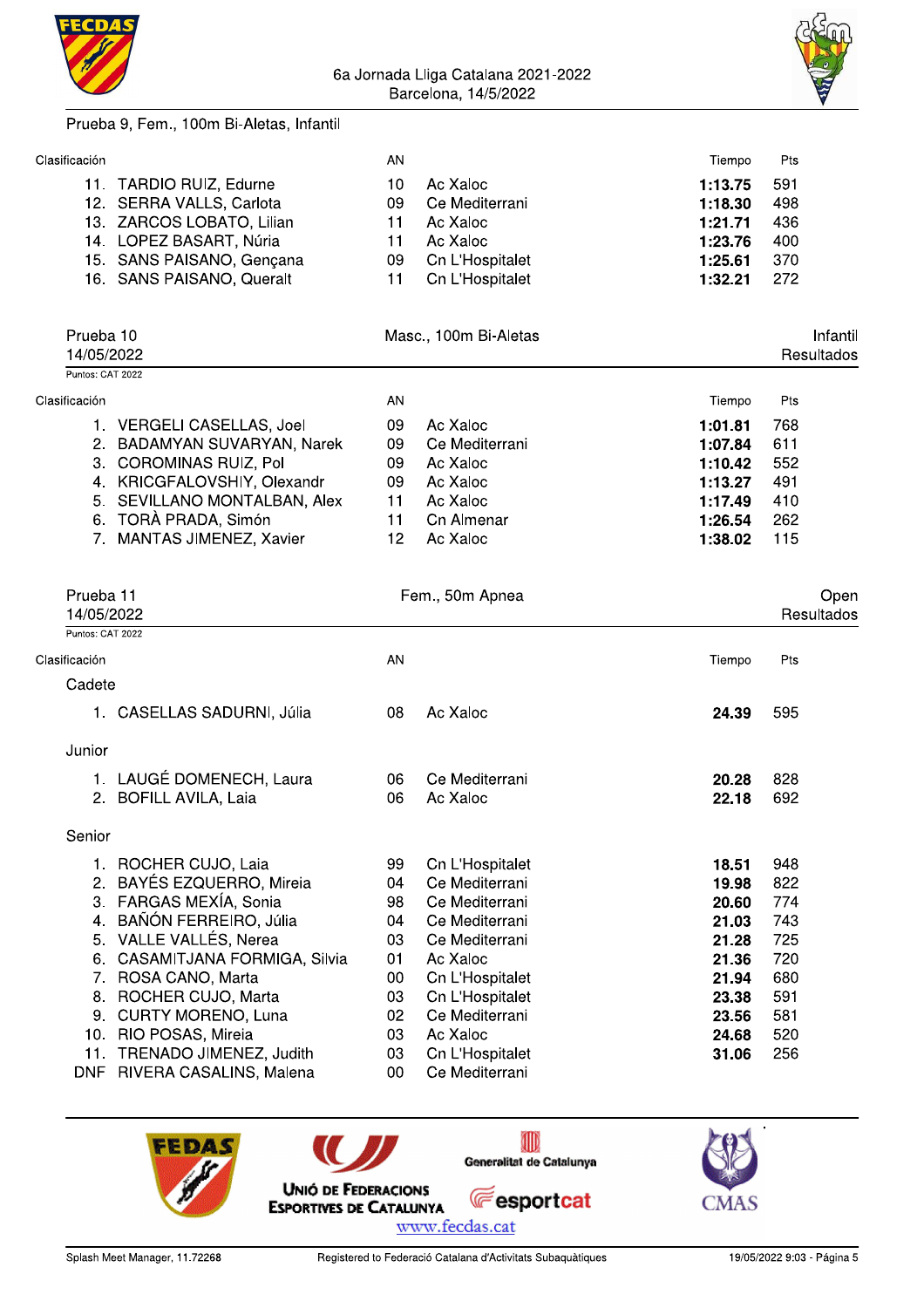



| Prueba 12<br>14/05/2022                     |                                                                                                                                                                                                                                               |                                                     | Masc., 50m Apnea                                                                                                                                               |                                                                               |                                                             |  |  |
|---------------------------------------------|-----------------------------------------------------------------------------------------------------------------------------------------------------------------------------------------------------------------------------------------------|-----------------------------------------------------|----------------------------------------------------------------------------------------------------------------------------------------------------------------|-------------------------------------------------------------------------------|-------------------------------------------------------------|--|--|
| Puntos: CAT 2022                            |                                                                                                                                                                                                                                               |                                                     |                                                                                                                                                                |                                                                               |                                                             |  |  |
| Clasificación                               |                                                                                                                                                                                                                                               | AN                                                  |                                                                                                                                                                | Tiempo                                                                        | Pts                                                         |  |  |
| Cadete                                      |                                                                                                                                                                                                                                               |                                                     |                                                                                                                                                                |                                                                               |                                                             |  |  |
| 2 <sup>1</sup>                              | 1. PONCE MOTAS, Blai<br>MUNIESA ROMERO, Manel<br>3. ZARCOS LOBATO, Pol                                                                                                                                                                        | 07<br>08<br>08                                      | Ac Xaloc<br>Ce Mediterrani<br>Ac Xaloc                                                                                                                         | 18.90<br>22.63<br>25.89                                                       | 860<br>593<br>422                                           |  |  |
| Junior                                      |                                                                                                                                                                                                                                               |                                                     |                                                                                                                                                                |                                                                               |                                                             |  |  |
| 2.<br>3.                                    | 1. RODRIGO MORATÓ, Pau<br>MARTÍ LOBERA, Marc<br>CID SÁNCHEZ, Pau<br>4. XIFRA GUINÖ, Pau<br>5. PUJOLRÀS BASTIAANSSEN, Jordi<br>6. ESPINOZA TRUJILLO, R.                                                                                        | 06<br>05<br>06<br>06<br>05<br>06                    | Ac Xaloc<br>Ac Xaloc<br>Cn L'Hospitalet<br>Ac Xaloc<br>Ac Xaloc<br>Ce Mediterrani                                                                              | 18.78<br>19.10<br>19.17<br>21.69<br>21.70<br>24.97                            | 753<br>728<br>723<br>550<br>549<br>377                      |  |  |
| Senior                                      |                                                                                                                                                                                                                                               |                                                     |                                                                                                                                                                |                                                                               |                                                             |  |  |
| 3.                                          | 1. PINO MOSQUERA, Juan Pablo<br>2. RIOJA REINA, Raúl<br>BAYÉS EZQUERRO, Pol<br>4. CEA CAÑADAS, Marc<br>5. PARDINA BRAVO, Gerard<br>6. PADIAL MOLINOS, Pau<br>7. ÀLVAREZ ANTÚNEZ, Jordà<br>8. LÓPEZ MATEOS, Ruben<br>9. LLORET GONZÁLEZ, David | 03<br>97<br>02<br>04<br>04<br>99<br>04<br>85<br>04  | Ce Mediterrani<br>Ce Mediterrani<br>Ce Mediterrani<br>Cn L'Hospitalet<br>Ce Mediterrani<br>Cn L'Hospitalet<br>Ce Mediterrani<br>Ce Mediterrani<br>Sta Perpetua | 17.38<br>18.24<br>18.33<br>18.86<br>19.06<br>19.14<br>19.98<br>19.99<br>20.82 | 846<br>770<br>763<br>720<br>704<br>698<br>637<br>636<br>580 |  |  |
| Prueba 13<br>14/05/2022                     |                                                                                                                                                                                                                                               |                                                     | Fem., 1500m Superficie                                                                                                                                         |                                                                               | Open<br>Resultados                                          |  |  |
| Puntos: CAT 2022<br>Clasificación<br>Junior |                                                                                                                                                                                                                                               | AN                                                  |                                                                                                                                                                | Tiempo                                                                        | Pts                                                         |  |  |
|                                             | 1. REYES ALARCÓN, Nora<br>59.75<br>$100m$ :<br>59.75<br>200m: 2:04.86<br>1:05.11<br>300m:<br>400m: 4:16.97                                                                                                                                    | 06<br>500m<br>600m:<br>700m:<br>$800m$ :<br>8:39.02 | Ce Mediterrani<br>900m.<br>1000m:<br>1100m:<br>1200m:                                                                                                          | 16:10.76<br>1300m:<br>1400m:<br>1500m: 16:10.76                               | 819                                                         |  |  |
|                                             | 2. PUJOL BARNIOL, Afra<br>100m: 1:00.89 1:00.89<br>2:06.28<br>1:05.39<br>200m:<br>300m:                                                                                                                                                       | 05<br>500m:<br>600m:<br>700m:                       | Ac Xaloc<br>900m:<br>1000m:<br>1100m:                                                                                                                          | 16:35.36<br>1300m:<br>1400m:<br>1500m: 16:35.36                               | 774                                                         |  |  |



1200m:

800m: 8:50.97

400m: 4:18.81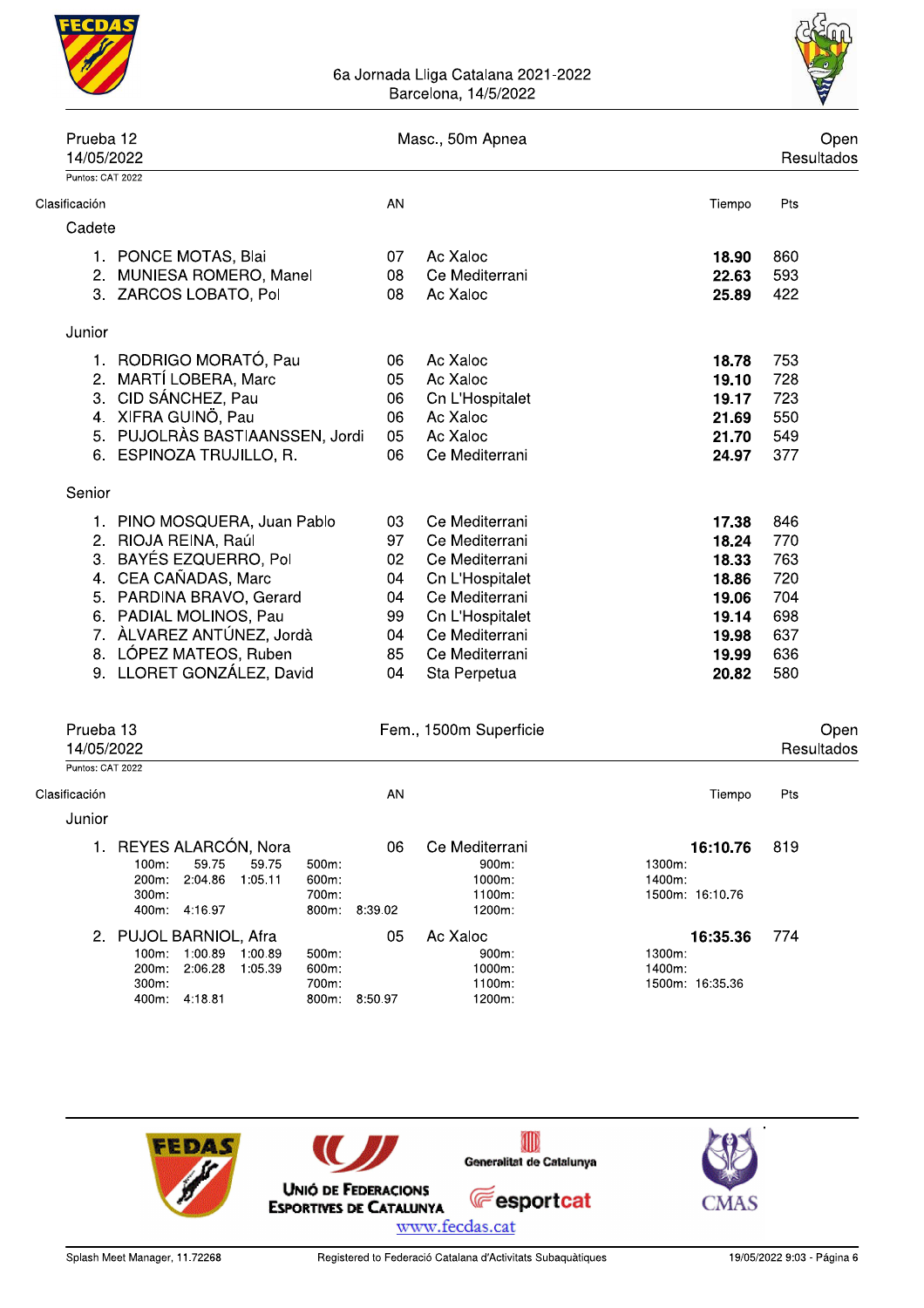



#### Prueba 13, Fem., 1500m Superficie

#### Senior

| 1. FARGAS MEXÍA, Sonia<br>100m:<br>200m:<br>$300m$ :        | 1:00.38<br>2:05.65<br>400m: 4:18.15 | 1:00.38<br>1:05.27 | 500m.<br>600m:<br>700m:<br>800m:       | 98<br>8:40.27           | Ce Mediterrani<br>$900m$ :<br>1000m:<br>1100m:<br>1200m:    | 1300m:<br>1400m: | 16:15.02<br>1500m: 16:15.02 | 706 |
|-------------------------------------------------------------|-------------------------------------|--------------------|----------------------------------------|-------------------------|-------------------------------------------------------------|------------------|-----------------------------|-----|
| 2. ROCHER CUJO, Laia<br>100m:<br>200m:<br>$300m$ :<br>400m: | 59.54<br>2:05.82<br>4:18.10         | 59.54<br>1:06.28   | $500m$ :<br>$600m$ :<br>700m:<br>800m: | 99<br>8:45.59           | Cn L'Hospitalet<br>$900m$ :<br>$1000m$ :<br>1100m<br>1200m: | 1300m:<br>1400m: | 16:26.20<br>1500m: 16:26.20 | 687 |
| Prueba 14<br>14/05/2022<br>Puntos: CAT 2022                 |                                     |                    |                                        | Masc., 1500m Superficie |                                                             |                  | Open<br>Resultados          |     |
| ificación                                                   |                                     |                    |                                        | AN                      |                                                             |                  | Tiempo                      | Pts |

#### Clasificación

Junior

| . |                               |                       |       |          |               |                    |                 |       |
|---|-------------------------------|-----------------------|-------|----------|---------------|--------------------|-----------------|-------|
|   | 1. MADRID FRESNO, Marcos José |                       |       |          |               | 06 Cn L'Hospitalet | 15:37.44        | - 815 |
|   | 100m:                         | 58.89                 | 58.89 | $500m$ : |               | $900m$ :           | 1300m:          |       |
|   |                               | 200m: 2:01.80 1:02.91 |       | 600m.    |               | 1000m.             | 1400m:          |       |
|   | $300m$ :                      |                       |       | 700m:    |               | 1100m:             | 1500m: 15:37.44 |       |
|   |                               | 400m: 4:10.14         |       |          | 800m: 8:36.15 | 1200m:             |                 |       |
|   |                               |                       |       |          |               |                    |                 |       |

#### Senior

|    | PINO MOSQUERA, Juan Pablo   |         |          | 03      | Ce Mediterrani          | 15:19.14        | 739 |
|----|-----------------------------|---------|----------|---------|-------------------------|-----------------|-----|
|    | $100m$ :<br>53.98           | 53.98   | 500m:    |         | 900m:                   | 1300m:          |     |
|    | 200m:<br>1:54.61            | 1:00.63 | 600m:    |         | 1000m:                  | 1400m:          |     |
|    | $300m$ :                    |         | 700m:    |         | 1100m:                  | 1500m: 15:19.14 |     |
|    | 400m: 3:56.47               |         | 800m:    | 8:04.43 | 1200m:                  |                 |     |
| 2. | <b>CAMPOS DAUSA, Daniel</b> |         |          | 94      | Ac Xaloc                | 16:00.80        | 664 |
|    | 56.48<br>$100m$ :           | 56.48   | $500m$ : |         | $900m$ :                | 1300m:          |     |
|    | 200m:<br>1:58.41            | 1:01.93 | 600m:    |         | 1000m:                  | 1400m:          |     |
|    | 300m:                       |         | 700m:    |         | 1100m:                  | 1500m: 16:00.80 |     |
|    | 4:06.80<br>400m:            |         | 800m:    | 8:27.88 | 1200m:                  |                 |     |
|    |                             |         |          |         |                         |                 |     |
| 3. | FERNÁNDEZ I MEMBRADO, Julen |         |          | - 97    | Ce Mediterrani          | 16:35.12        | 606 |
|    | $100m$ :<br>1:01.52         | 1:01.52 | 500m:    |         | 900m:                   | $1300m$ :       |     |
|    | 200m:<br>2:06.67            | 1:05.15 | 600m     |         | $1000m$ :               | 1400m:          |     |
|    | 300m:                       |         | 700m:    |         | 1100m:                  | 1500m: 16:35.12 |     |
|    | 400m:<br>4:17.31            |         | 800m:    | 8:41.63 | 1200m:                  |                 |     |
|    | 4. PADIAL MOLINOS, Pau      |         |          | 99      |                         | 17:27.60        | 526 |
|    | 1:05.10<br>$100m$ :         | 1:05.10 | 500m     |         | Cn L'Hospitalet<br>900m | 1300m:          |     |
|    | 2:15.18<br>$200m$ :         | 1:10.08 | 600m:    |         | $1000m$ :               | 1400m:          |     |
|    | $300m$ :                    |         | 700m:    |         | 1100m:                  | 1500m: 17:27.60 |     |

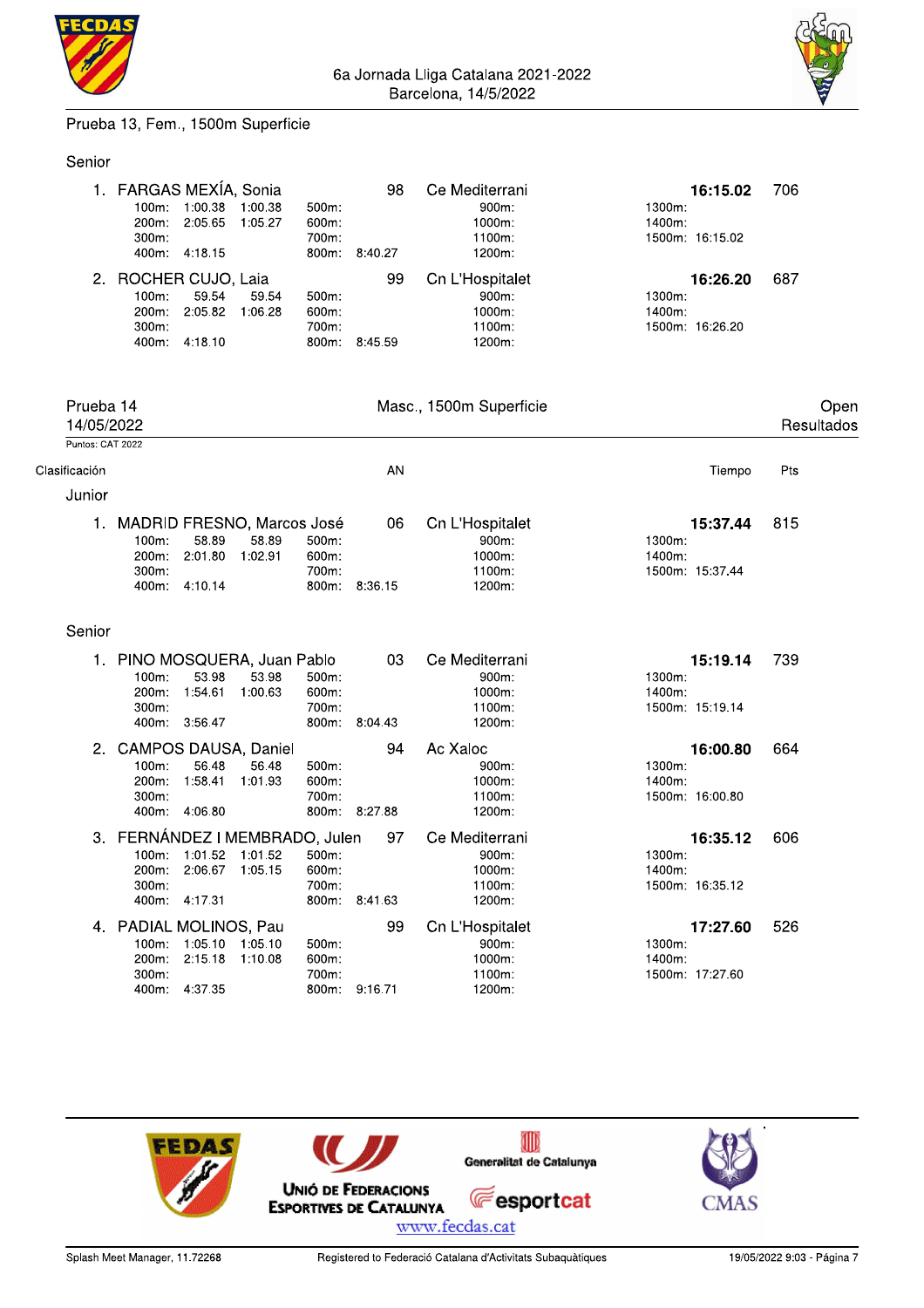



Todas las pruebas

Todos

Masc.

Fem.

#### Puntuación tabla CMAS

#### Todos, 1 - 13 años

| 1. Ac Xaloc<br>7. KRICGFALOVSHIY, Olexandr 2. Masc., 25m Apnea                                                                                                                          |                                                                                                               | AC XALOC<br>16.78                                   | 2.792,00<br>234,00 | 4.025,00                     | 6.817.00<br>234.00                             |
|-----------------------------------------------------------------------------------------------------------------------------------------------------------------------------------------|---------------------------------------------------------------------------------------------------------------|-----------------------------------------------------|--------------------|------------------------------|------------------------------------------------|
| PALA PONS, Aina<br>3.<br>5.<br>VEHILS IGLESIAS, Núria<br>HERRERA AGÜERA, Ona<br>6.<br>$\mathbf{2}$<br>VERGELI CASELLAS, Joel<br>3.<br>SEVILLANO MONTALBAN, Ale6. Masc., 200m Superficie | 5. Fem., 200m Superficie<br>5. Fem., 200m Superficie<br>5. Fem., 200m Superficie<br>6. Masc., 200m Superficie | 2:17.14<br>2:25.43<br>2:35.51<br>2:39.36<br>2:52.24 | 427,00<br>320,00   | 690.00<br>594.00<br>491.00   | 690,00<br>594,00<br>491.00<br>427,00<br>320,00 |
| PALÀ PONS, Aina<br>4.<br>6.<br>VEHILS IGLESIAS, Núria<br>7.<br>VERGELI CASELLAS, Martina 9. Fem., 100m Bi-Aletas<br>VERGELI CASELLAS, Joel<br>1.<br>COROMINAS RUIZ, Pol<br>3.           | 9. Fem., 100m Bi-Aletas<br>9. Fem., 100m Bi-Aletas<br>10. Masc., 100m Bi-Aletas<br>10. Masc., 100m Bi-Aletas  | 1:05.52<br>1:07.72<br>1:07.90<br>1:01.81<br>1:10.42 | 768,00<br>552,00   | 790.00<br>732.00<br>728.00   | 790,00<br>732,00<br>728,00<br>768,00<br>552,00 |
| KRICGFALOVSHIY, Olexandr 10. Masc., 100m Bi-Aletas<br>4.                                                                                                                                |                                                                                                               | 1:13.27                                             | 491.00             |                              | 491,00                                         |
| 2. Ce Mediterrani                                                                                                                                                                       |                                                                                                               | <b>CE MEDITER</b>                                   | 1.994,00           | 3.980,00                     | 5.974,00                                       |
| CEPRIAN EXTREMERA, Irene 1, Fem., 25m Apnea<br>3.<br>VALLES ROIG, Guiu<br>1.<br>BADAMYAN SUVARYAN, Nare2. Masc., 25m Apnea<br>6.                                                        | 2. Masc., 25m Apnea                                                                                           | 12.15<br>12.43<br>15.90                             | 585.00<br>290,00   | 701,00                       | 701.00<br>585.00<br>290,00                     |
| ESPINOZA TRUJILLO, Alessan5. Fem., 200m Superficie<br>1.<br>VALLES ROIG, Guiu<br>1.                                                                                                     | 6. Masc., 200m Superficie                                                                                     | 2:04.93<br>2:30.79                                  | 508.00             | 856,00                       | 856,00<br>508,00                               |
| ESPINOZA TRUJILLO, Alessan9, Fem., 100m Bi-Aletas<br>1.<br>2.<br>CEPRIAN EXTREMERA, Irene 9. Fem., 100m Bi-Aletas<br>12. SERRA VALLS, Carlota                                           | 9. Fem., 100m Bi-Aletas                                                                                       | 56.82<br>1:03.06<br>1:18.30                         |                    | 1.065.00<br>860,00<br>498,00 | 1.065,00<br>860,00<br>498,00                   |
| BADAMYAN SUVARYAN, Nare 10. Masc., 100m Bi-Aletas<br>$\overline{2}$ .                                                                                                                   |                                                                                                               | 1:07.84                                             | 611.00             |                              | 611.00                                         |
| 3. Cn L'Hospitalet                                                                                                                                                                      |                                                                                                               | CN L'HOSPI                                          |                    | 5.709,00                     | 5.709.00                                       |
| GARCÍA ERES, Aina<br>1.<br>2.<br>MUNOZ OCHANDO, Valeria                                                                                                                                 | 1. Fem., 25m Apnea<br>1. Fem., 25m Apnea                                                                      | 11.91<br>12.00                                      |                    | 731,00<br>720,00             | 731,00<br>720,00                               |
| MULERO PLANELL, Alba<br>6.<br>CID SANCHEZ, Claudia<br>2.                                                                                                                                | 1. Fem., 25m Apnea<br>5. Fem., 200m Superficie                                                                | 13.94<br>2:09.71                                    |                    | 513,00<br>787,00             | 513.00<br>787,00                               |
| <b>GARCÍA ERES, Aina</b><br>4.<br>3.<br>MUÑOZ OCHANDO, Valeria                                                                                                                          | 5. Fem., 200m Superficie<br>9. Fem., 100m Bi-Aletas                                                           | 2:20.40<br>1:04.45                                  |                    | 651.00<br>820,00             | 651.00<br>820,00                               |
| 5.<br>CID SANCHEZ, Claudia<br>8.<br>MULERO PLANELL, Alba                                                                                                                                | 9. Fem., 100m Bi-Aletas<br>9. Fem., 100m Bi-Aletas                                                            | 1:06.32<br>1:08.28                                  |                    | 769,00<br>718,00             | 769,00<br>718,00                               |
| 4. Sta Perpetua                                                                                                                                                                         |                                                                                                               | STA PERPET                                          | 1.404.00           | 1.545,00                     | 2.949.00                                       |
| CASIANO DELGADO, Lucia<br>4.<br>5.<br>SOMOZA CORBO, Maria<br>7.<br>BERMUDEZ SILLERO, Alba<br>2.<br>BLANCO RECHE, Didac                                                                  | 1. Fem., 25m Apnea<br>1. Fem., 25m Apnea<br>1. Fem., 25m Apnea<br>2. Masc., 25m Apnea                         | 12.64<br>13.78<br>15.67<br>12.63                    | 563.00             | 645.00<br>528,00<br>372,00   | 645,00<br>528,00<br>372,00<br>563.00           |
| 3.<br>RUEDA TORTOSA, Izan<br>4. ROCHA LOPEZ, Nacho                                                                                                                                      | 2. Masc., 25m Apnea<br>2. Masc., 25m Apnea                                                                    | 14.13<br>14.16                                      | 422.00<br>419.00   |                              | 422.00<br>419.00                               |
| 5. Cn Almenar                                                                                                                                                                           |                                                                                                               | <b>CN ALMENAR</b>                                   | 262,00             |                              | 262,00                                         |
| 6. TORÀ PRADA. Simón                                                                                                                                                                    | 10. Masc., 100m Bi-Aletas                                                                                     | 1:26.54                                             | 262,00             |                              | 262,00                                         |

#### Todos, 14 - 15 años

|                                                                                                                                                                                                                                                                                                                                                                                                                                                                                                                                                                                                                                                                                                                                                                                                                                                               |                                                                                                                                                         | Masc.                                                                        | Fem.                                                               | Todos                                                                                                                                              |
|---------------------------------------------------------------------------------------------------------------------------------------------------------------------------------------------------------------------------------------------------------------------------------------------------------------------------------------------------------------------------------------------------------------------------------------------------------------------------------------------------------------------------------------------------------------------------------------------------------------------------------------------------------------------------------------------------------------------------------------------------------------------------------------------------------------------------------------------------------------|---------------------------------------------------------------------------------------------------------------------------------------------------------|------------------------------------------------------------------------------|--------------------------------------------------------------------|----------------------------------------------------------------------------------------------------------------------------------------------------|
| 1. Ac Xaloc                                                                                                                                                                                                                                                                                                                                                                                                                                                                                                                                                                                                                                                                                                                                                                                                                                                   | AC XALOC                                                                                                                                                | 4.639.00                                                                     | 3.853,00                                                           | 8.492,00                                                                                                                                           |
| CASELLAS SADURNI, Júlia<br>3. Fem., 200m Superficie<br>4.<br>COSTA CORRAL, Laia<br>3. Fem., 200m Superficie<br>5<br>6.<br>ULLASTRES ROIG, Adina<br>3. Fem., 200m Superficie<br>PONCE MOTAS, Blai<br>4. Masc., 200m Superficie<br>LÓPEZ SÁNCHEZ. Alex<br>4. Masc., 200m Superficie<br>4.<br>ROMERO COLLS, Ezekiel<br>4. Masc., 200m Superficie<br>5.<br>COSTA CORRAL, Laia<br>7. Fem., 100m Bi-Aletas<br>4<br>ULLASTRES ROIG. Adina<br>7. Fem., 100m Bi-Aletas<br>5.<br>GRACIA ROJAS, Natalia<br>7. Fem., 100m Bi-Aletas<br>6.<br>LÓPEZ SÁNCHEZ, Alex<br>3<br>8. Masc., 100m Bi-Aletas<br>ROMERO COLLS, Ezekiel<br>5<br>8. Masc., 100m Bi-Aletas<br>BENGOCHEA AGUSTÍ, Antoni 8. Masc., 100m Bi-Aletas<br>6.<br>CASELLAS SADURNI, Júlia<br>11. Fem., 50m Apnea<br>PONCE MOTAS, Blai<br>12. Masc., 50m Apnea<br>3.<br>ZARCOS LOBATO. Pol<br>12. Masc., 50m Apnea | 2:07.33<br>2:15.91<br>2:16.68<br>1:45.92<br>2:05.83<br>2:14.65<br>1:06.13<br>1:07.04<br>1:08.51<br>57.61<br>59.23<br>1:06.43<br>24.39<br>18.90<br>25.89 | 759.00<br>480,00<br>383,00<br>667,00<br>622.00<br>446,00<br>860,00<br>422,00 | 640,00<br>536.00<br>527.00<br>543.00<br>522.00<br>490,00<br>595.00 | 640.00<br>536.00<br>527.00<br>759.00<br>480,00<br>383,00<br>543.00<br>522,00<br>490.00<br>667.00<br>622.00<br>446,00<br>595.00<br>860,00<br>422.00 |
| 2. Ce Mediterrani                                                                                                                                                                                                                                                                                                                                                                                                                                                                                                                                                                                                                                                                                                                                                                                                                                             | <b>CE MEDITER</b>                                                                                                                                       | 4.362.00                                                                     | 3.976,00                                                           | 8.338,00                                                                                                                                           |
| MAZAPANTA ROBLES, Mia<br>3. Fem., 200m Superficie<br>RUIZ ROSELL, Irene<br>2.<br>3. Fem., 200m Superficie<br>QUESADA BERNABE, Nora<br>3. Fem., 200m Superficie<br>3<br>DÍAZ GARCÍA. Eric<br>2<br>4. Masc., 200m Superficie<br>CASAS FALSETO. Alex<br>4. Masc., 200m Superficie<br>3.<br>PERELLO ARMENTANO, Berna4. Masc., 200m Superficie<br>RUIZ ROSELL, Irene<br>7. Fem., 100m Bi-Aletas<br>MAZAPANTA ROBLES, Mia<br>7. Fem., 100m Bi-Aletas<br>2.<br>3.<br>QUESADA BERNABE, Nora<br>7. Fem., 100m Bi-Aletas<br>DÍAZ GARCÍA. Eric<br>8. Masc., 100m Bi-Aletas<br>MUNIESA ROMERO, Manel<br>8. Masc., 100m Bi-Aletas<br>2.<br>CASAS FALSETO, Alex<br>8. Masc., 100m Bi-Aletas<br>2.<br>MUNIESA ROMERO, Manel<br>12. Masc., 50m Apnea                                                                                                                          | 2:01.21<br>2:02.45<br>2:04.42<br>1:49.15<br>1:55.16<br>2:26.75<br>1:01.87<br>1:02.38<br>1:04.33<br>52.07<br>57.45<br>57.92<br>22.63                     | 707,00<br>618.00<br>269.00<br>845.00<br>672.00<br>658,00<br>593,00           | 722.00<br>705.00<br>678.00<br>649.00<br>636.00<br>586.00           | 722,00<br>705.00<br>678.00<br>707.00<br>618.00<br>269.00<br>649.00<br>636.00<br>586.00<br>845.00<br>672.00<br>658.00<br>593.00                     |

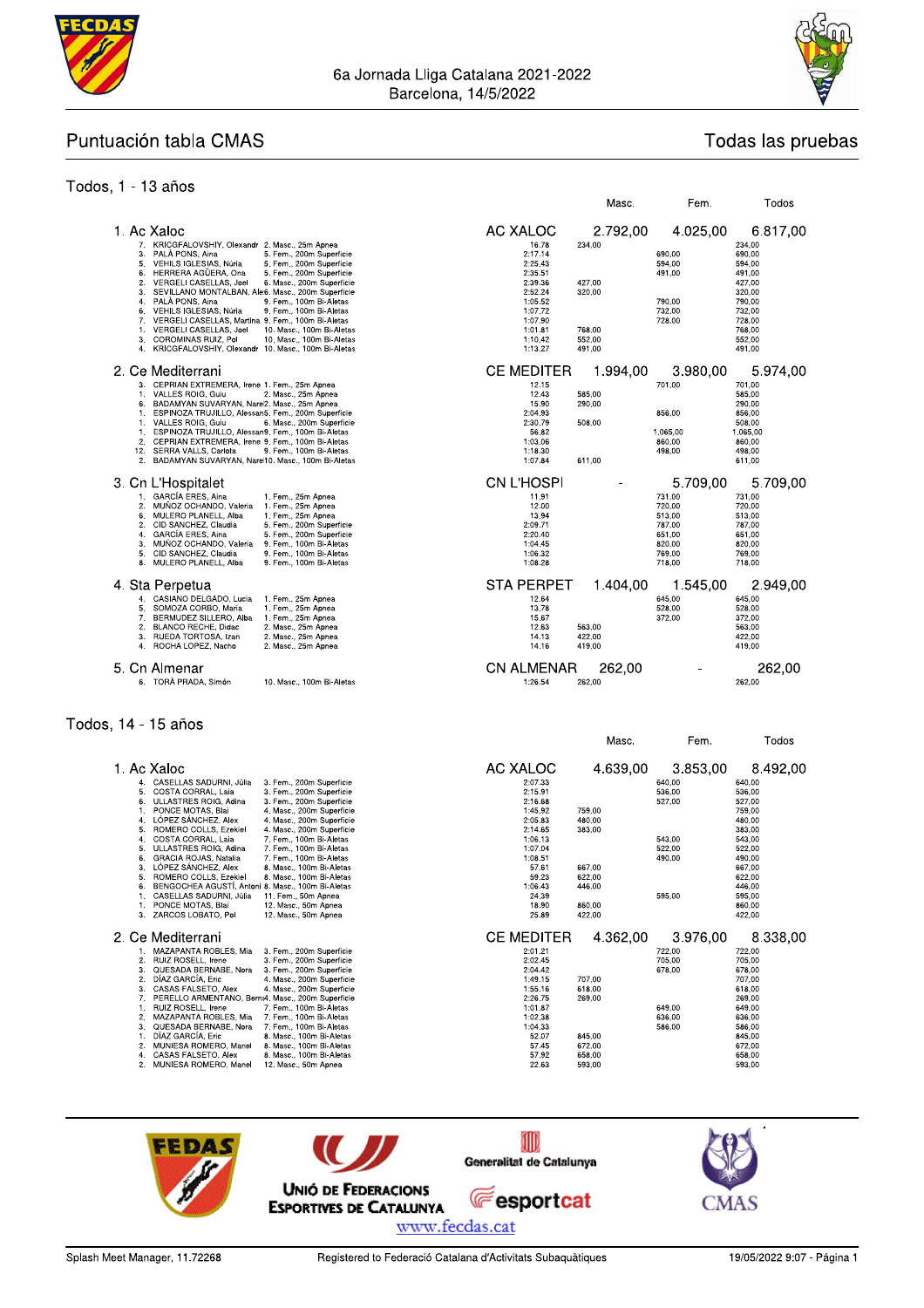



|  | 3. Cn L'Hospitalet |  |
|--|--------------------|--|
|  |                    |  |

**CN L'HOSPI** 2:16.97<br>1:13.42<br>1:20.74

 $\overline{\phantom{a}}$ 

1.178,00 1.178,00  $524,00$ <br>390,00<br>264,00  $524,00$ <br> $390,00$ <br> $264,00$ 

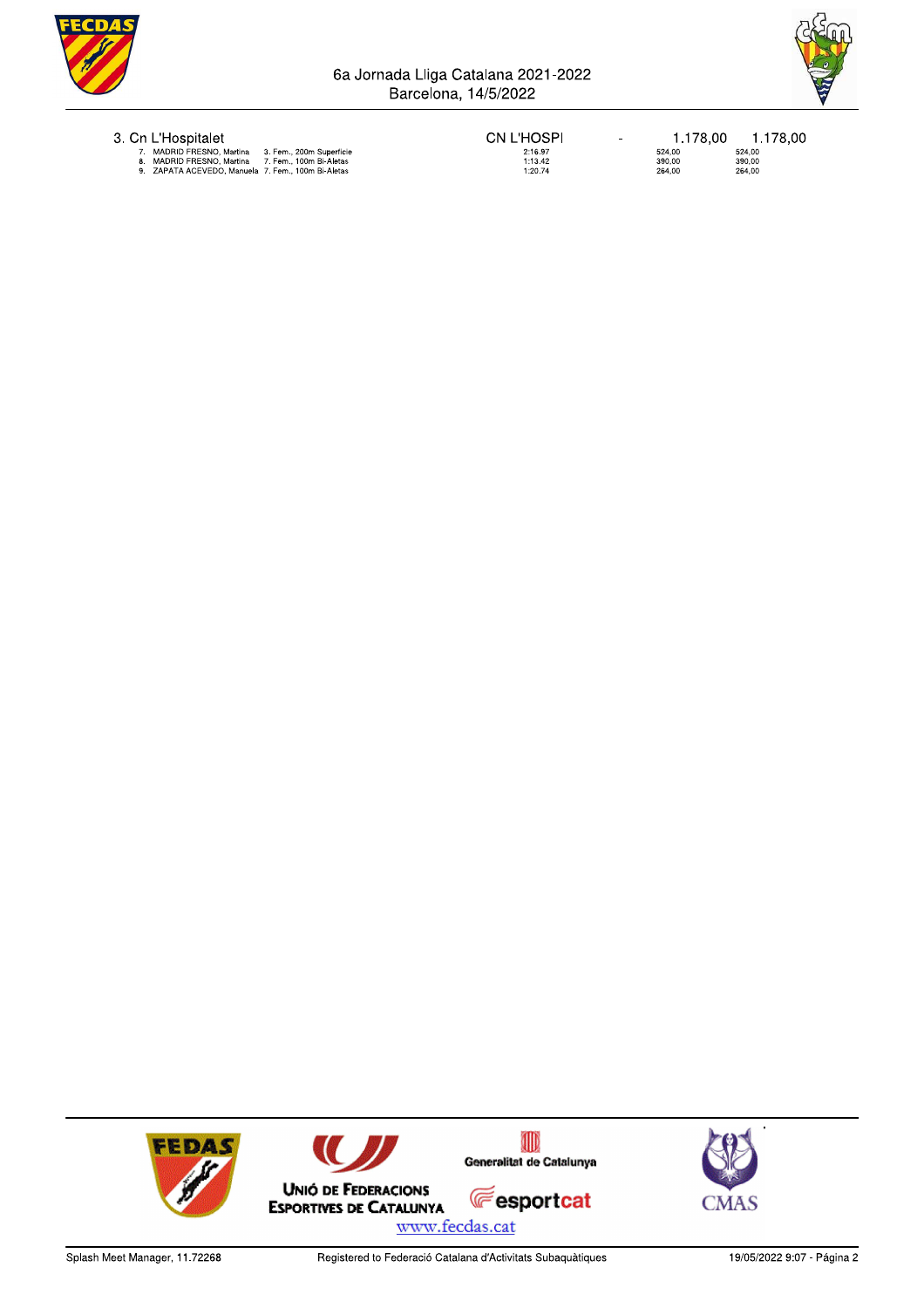

### **6a Jornada de Lliga Catalana 2 02 1-2 02 2**  Barcelona 14 de Maig 2022

50-

50-



| Junior Masculí                   | Año  | Club                 | 50<br>AP | 100-400<br>IM | َں<br>100<br><b>BF</b> | 200-400<br>ΒF | JU<br>100<br>200 SF | 400-800<br>1500 SF | Total |
|----------------------------------|------|----------------------|----------|---------------|------------------------|---------------|---------------------|--------------------|-------|
| PEDRERO ROSÓN, Erik              |      | 2005 AC XALOC        | 701      | 784           | 844                    | 812           | 701                 | 632                | 4474  |
| CID SÁNCHEZ, Pau                 | 2006 | CN L'HOSPITALET      | 723      | 688           | 724                    | 666           | 739                 | 600                | 4140  |
| DÍAZ GARCÍA, Izan                | 2005 | CE MEDITERRANI       | 652      | 788           | 768                    | 839           | 764                 |                    | 3811  |
| RODRIGO MORATÓ, Pau              |      | 2006 AC XALOC        | 753      | 770           | 749                    |               | 713                 | 609                | 3594  |
| HERRERA AGÜERA, Oriol            |      | 2006 AC XALOC        | 503      | 823           | 788                    |               | 708                 | 549                | 3371  |
| MARTÍ LOBERA, Marc               | 2005 | AC XALOC             | 728      |               | 888                    | 835           | 683                 |                    | 3134  |
| BOSCH DEULOFEU, Alex             |      | 2005 AC XALOC        |          |               | 757                    | 793           | 561                 | 562                | 2673  |
| PUJOLRÀS BASTIAANSSEN, Jordi     |      | 2005 AC XALOC        | 549      |               | 726                    | 669           | 491                 |                    | 2435  |
| ESPINOZA TRUJILL, Rodrigo Andrés | 2006 | CE MEDITERRANI       | 377      |               | 735                    | 744           | 510                 |                    | 2366  |
| MARTINEZ PEREZ, Iván             | 2005 | CN L'HOSPITALET      | 583      |               | 606                    | 582           | 586                 |                    | 2357  |
| MADRID FRESNO, Marcos José       | 2006 | CN L'HOSPITALET      | 815      |               |                        |               | 723                 | 815                | 2353  |
| XIFRA GUINO, Pau                 |      | 2006 AC XALOC        | 550      |               | 617                    | 660           | 524                 |                    | 2351  |
| RUIZ COSTA, Eugeni               | 2005 | CE MEDITERRANI       | 464      |               | 659                    | 647           | 453                 |                    | 2223  |
| GARCÍA SALVADOR, Alex            |      | 2005 CN L'HOSPITALET |          |               | 494                    | 506           | 605                 | 554                | 2159  |
| CARREÑO PARDO, David             | 2006 | CN L'HOSPITALET      |          |               | 800                    | 880           | 328                 |                    | 2008  |
| PONCE MOTAS, Eloi                | 2005 | AC XALOC             |          |               | 705                    | 676           | 553                 |                    | 1934  |
| KOROLEV, Ivan                    |      | 2006 AC XALOC        | 303      |               | 624                    | 643           | 271                 |                    | 1841  |
| MONGE ALVAREZ, Ruben             |      | 2006 CN L'HOSPITALET | 184      |               | 591                    | 513           | 354                 |                    | 1642  |
| MAGHNINE ANANE, Omar             |      | 2005 CE MEDITERRANI  |          |               | 616                    | 596           | 427                 |                    | 1639  |
| CASANOVAS ROCA, Jan              |      | 2005 AC XALOC        |          |               |                        | 407           | 218                 |                    | 625   |
|                                  |      |                      | 50       | 100-400       | $50-$<br>100           | 200-400       | $50-$<br>100        | 400-800            |       |
| Junior Femení                    | Año  | Club                 | АP       | IM            | ΒF                     | ΒF            | 200 SF              | 1500 SF            | Total |
| <b>BOFILL AVILA, Laia</b>        | 2006 | AC XALOC             | 719      | 716           | 721                    | 879           | 727                 | 763                | 4525  |
| LAUGÉ DOMENECH, Laura            | 2006 | CE MEDITERRANI       | 868      |               | 847                    | 774           | 865                 | 792                | 4146  |
| PUJOL BARNIOL, Afra              |      | 2005 AC XALOC        |          | 719           | 774                    | 883           | 753                 | 818                | 3947  |
| REYES ALARCÓN, Nora              |      | 2006 CE MEDITERRANI  | 819      |               | 691                    |               | 688                 | 819                | 3017  |
| LÓPEZ SÁNCHEZ, Ana               |      | 2005 AC XALOC        | 530      |               | 756                    | 869           | 723                 |                    | 2878  |
| VEHILS IGLESIAS, Meritxell       |      | 2005 AC XALOC        | 597      |               | 766                    | 801           | 661                 |                    | 2825  |
| SAEZ LORENTE, Anna               | 2005 | CN L'HOSPITALET      | 629      |               | 616                    | 689           | 765                 |                    | 2699  |
| ALARCON GISBERT, Aina            |      | 2006 CN L'HOSPITALET |          |               | 610                    | 660           | 626                 | 616                | 2512  |
| CARBALLAR PEREZ, Valeria         |      | 2005 CN L'HOSPITALET |          |               | 676                    | 781           | 532                 |                    | 1989  |
| ROJAS LÓPEZ, Laura               |      | 2006 CN L'HOSPITALET |          |               | 589                    | 725           | 529                 |                    | 1843  |
| ESPINOZA TRUJILL, Rodrigo Andrés |      | 2006 CE MEDITERRANI  | 625      |               | 754                    |               |                     |                    | 1379  |
| SEVILLANO MONTALBAN, Mar         |      | 2006 AC XALOC        |          |               |                        | 788           | 570                 |                    | 1358  |
|                                  |      |                      | 50       | 100-400       | $50-$<br>100           | 200-400       | $50 -$<br>100       | 400-800            |       |
| Senior Masculí                   | Año  | Club                 | АP       | IM            | BF                     | ΒF            | 200 SF              | 1500 SF            | Total |
| PADIAL MOLINOS, Pau              | 1999 | CN L'HOSPITALET      | 717      | 586           | 843                    | 888           | 669                 | 526                | 4229  |
| BAYÉS EZQUERRO, Pol              |      | 2002 CE MEDITERRANI  | 763      |               | 792                    |               | 921                 | 841                | 3317  |
| RIOJA REINA, Raúl                |      | 1997 CE MEDITERRANI  | 780      | 703           | 899                    | 788           |                     |                    | 3170  |
| PINO MOSQUERA, Juan Pablo        |      | 2003 CE MEDITERRANI  | 846      |               | 768                    |               | 775                 | 739                | 3128  |





**ESPORTIVES DE CATALUNYA** 

▥ Generalitat de Catalunya



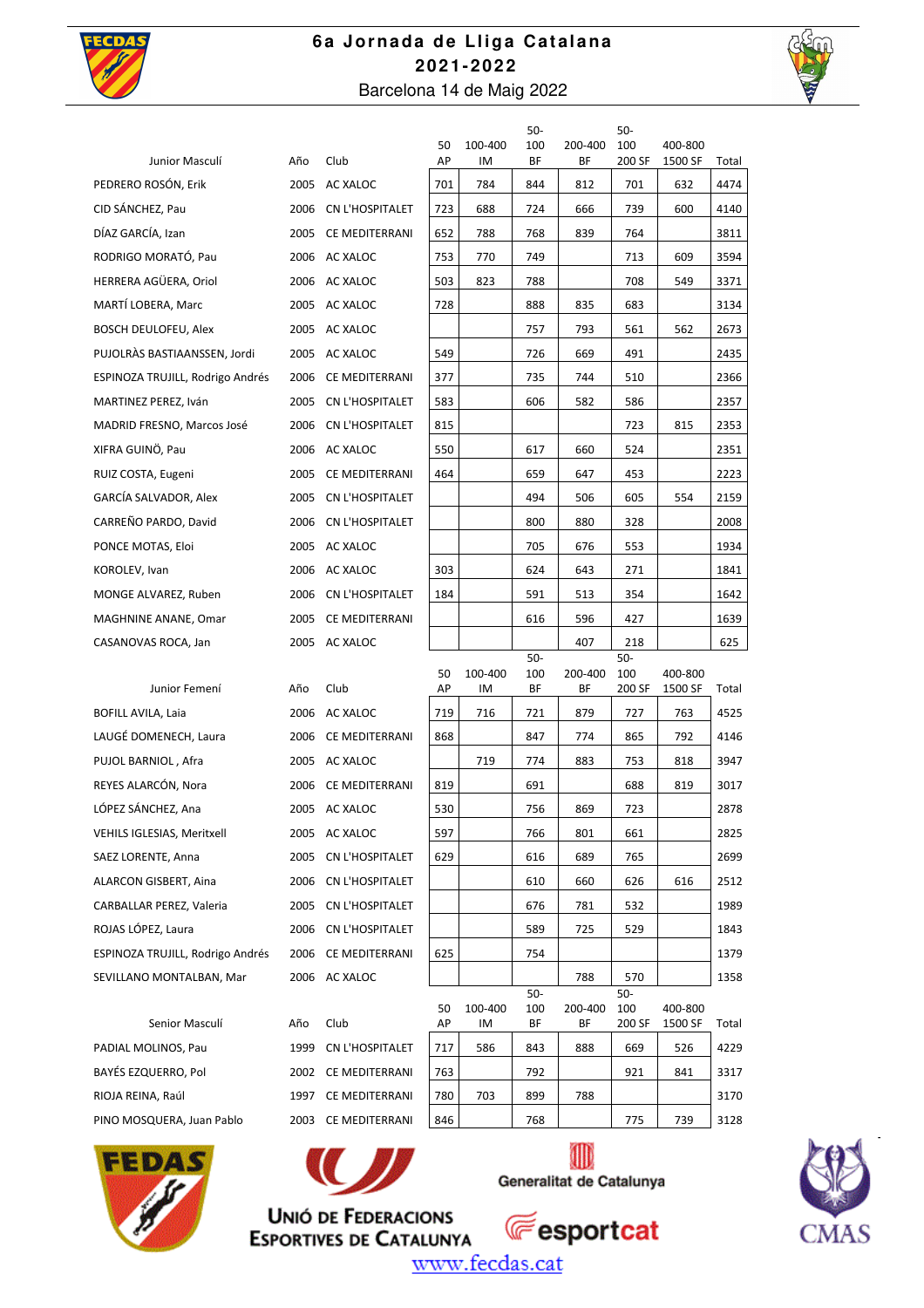

### **6a Jornada de Lliga Catalana 2 02 1-2 02 2**  Barcelona 14 de Maig 2022



| MUÑOZ BIOSCA, Joan                   |     | 1995 CE MEDITERRANI  |     | 586     | 606        | 671     | 517        | 583     | 2963  |
|--------------------------------------|-----|----------------------|-----|---------|------------|---------|------------|---------|-------|
| PARDINA BRAVO, Gerard                |     | 2004 CE MEDITERRANI  | 704 |         | 818        | 856     | 565        |         | 2943  |
| CEA CAÑADAS, Marc                    |     | 2004 CN L'HOSPITALET | 720 |         | 668        | 613     | 670        |         | 2671  |
| ÀLVAREZ ANTÚNEZ, Jordà               |     | 2004 CE MEDITERRANI  | 637 |         | 646        | 622     | 495        |         | 2400  |
| MENDOZA DÍAZ. Ivanof                 |     | 2002 CE MEDITERRANI  |     |         | 688        | 711     | 740        |         | 2139  |
| ESTEBAN DURÁN, Pablo                 |     | 2003 CN L'HOSPITALET |     |         | 531        | 448     | 560        | 575     | 2114  |
| MARTINEZ PEREZ, Ruben                |     | 1999 CN L'HOSPITALET |     |         | 669        | 604     | 751        |         | 2024  |
| CASAMITJANA FORMIGA, Albert          |     | 2003 AC XALOC        |     |         | 635        | 598     | 745        |         | 1978  |
| Campos Dausa, Daniel                 |     | 1994 AC XALOC        | 664 |         |            |         | 630        | 664     | 1958  |
| FERNÁNDEZ i MEMBRADO, Julen          |     | 1997 CE MEDITERRANI  | 606 |         |            |         | 730        | 606     | 1942  |
| MOLINA GALIANO, Adrian               |     | 2000 CE MEDITERRANI  |     |         | 641        | 712     | 334        |         | 1687  |
| CÂTÂRIG, Alin Tani                   |     | 1992 CE MEDITERRANI  |     |         | 869        |         | 747        |         | 1616  |
| RIVERA CASALINS, Carlos              |     | 1997 CE MEDITERRANI  |     |         |            |         | 761        | 845     | 1606  |
| SANZ SIMÓN, Daniel                   |     | 2004 CN L'HOSPITALET |     |         | 576        | 624     | 358        |         | 1558  |
| Gómez Ribera, Daniel                 |     | 1996 AC XALOC        |     |         | 733        |         | 687        |         | 1420  |
| LÓPEZ MATEOS, Ruben                  |     | 1985 CE MEDITERRANI  | 636 |         | 733        |         |            |         | 1369  |
| ESTEVA CASADEVALL, Andreu            |     | 1986 AC XALOC        |     |         | 604        | 689     |            |         | 1293  |
| POLO LOPEZ, Xavier                   |     | 1995 STA PERPETUA    |     |         | 623        | 516     |            |         | 1139  |
| ALCAÑIZ BUENO, Nicanor               |     | 2004 CN L'HOSPITALET |     |         |            |         | 468        | 575     | 1043  |
| RUIZ MARTIN, Carlos                  |     | 1977 CN L'HOSPITALET |     |         | 672        |         | 283        |         | 955   |
| MARCOS TILLO, Ramon                  |     | 1974 CE MEDITERRANI  | 264 |         | 557        |         |            |         | 821   |
| SALAS FERNANDEZ, Bruno               |     | 2004 CE MEDITERRANI  |     |         | 769        |         |            |         | 769   |
| Lloret González David                |     | 2004 STA PERPETUA    | 580 |         |            |         |            |         | 580   |
|                                      |     |                      | 50  | 100-400 | 50-<br>100 | 200-400 | 50-<br>100 | 400-800 |       |
| Senior Femení                        | Año | Club                 | AP  | IM      | ΒF         | ΒF      | 200 SF     | 1500 SF | Total |
| ROCHER CUJO, Laia                    |     | 1999 CN L'HOSPITALET | 948 | 775     | 815        | 759     | 1009       | 777     | 5083  |
| CASAMITJANA FORMIGA, Silvia          |     | 2001 AC XALOC        | 769 | 806     | 741        | 718     | 804        | 737     | 4575  |
| FARGAS MEXÍA, Sonia                  |     | 1998 CE MEDITERRANI  | 774 |         | 838        | 981     | 687        | 706     | 3986  |
| VALLE VALLÉS, Nerea                  |     | 2003 CE MEDITERRANI  | 737 | 788     | 665        |         | 730        | 766     | 3686  |
| RIVERA CASALINS, Malena              |     | 2000 CE MEDITERRANI  | 746 |         | 527        | 683     | 750        | 748     | 3454  |
| BAYÉS EZQUERRO, Mireia               |     | 2004 CE MEDITERRANI  | 834 | 684     |            |         | 863        | 729     | 3110  |
| RIO POSAS, Mireia                    |     | 2003 AC XALOC        | 551 |         | 511        | 572     | 551        | 630     | 2815  |
| BAÑÓN FERREIRO, Júlia                |     | 2004 CE MEDITERRANI  | 743 |         | 670        |         | 679        | 635     | 2727  |
| LAUGÉ DOMENECH, Júlia                |     | 2001 CE MEDITERRANI  |     |         | 872        | 907     | 887        |         | 2666  |
| SANZ SIMÓN, Lidia                    |     | 2001 CN L'HOSPITALET | 551 |         | 687        | 568     | 504        |         | 2310  |
| BRUGULAT CORTADA, Mireia             |     | 1995 AC XALOC        |     |         | 721        | 824     | 543        |         | 2088  |
| <b>BENÍTEZ PAREDES, Nuria Fuping</b> |     | 2003 AC XALOC        |     |         | 666        | 714     | 626        |         | 2006  |
| ROSA CANO, Marta                     |     | 2000 CN L'HOSPITALET | 680 |         | 584        |         | 681        |         | 1945  |
| <b>CURTY MORENO, Luna</b>            |     | 2002 CE MEDITERRANI  | 581 |         | 704        | 659     |            |         | 1944  |
| GARCÍA FERNANDEZ, Marta              |     | 1979 CN L'HOSPITALET | 578 |         |            |         | 632        | 702     | 1912  |
| ROCHER CUJO, Marta                   |     | 2003 CN L'HOSPITALET | 591 |         | 611        |         | 521        |         | 1723  |
| DE BRUIJN, Luna                      |     | 2003 AC XALOC        |     |         |            |         | 686        | 721     | 1407  |
|                                      |     |                      |     |         |            |         |            |         |       |



**UNIÓ DE FEDERACIONS** 



 $\rlap{1}$ 



www.fecdas.cat